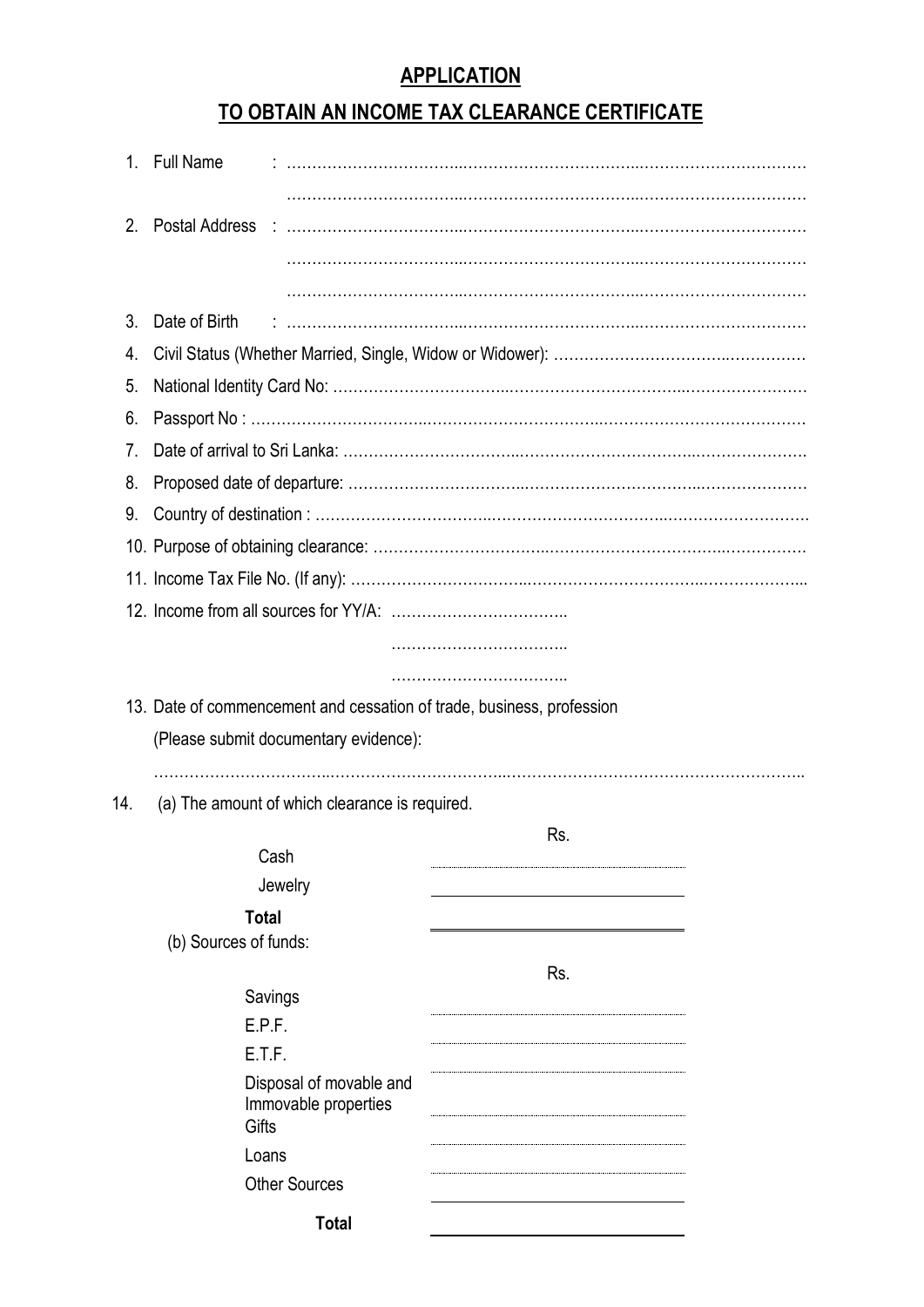15. Names and Passport Numbers of the members of the family accompanying the applicant:

| <b>Name</b> | Passport No. |
|-------------|--------------|
|             |              |
|             |              |
|             |              |
|             |              |
|             |              |
|             |              |

Reference Number(S) of the earlier applications(s( for clearance certificate(s):

I declare that the information given above in true and accurate to the best of my knowledge and belief.

……………………………………….. ………………………………………..

Date Signature of Applicant.

## **Instructions to fill the applications:**

You are expected to fill each and every item in the application and submit evidence wherever necessary.